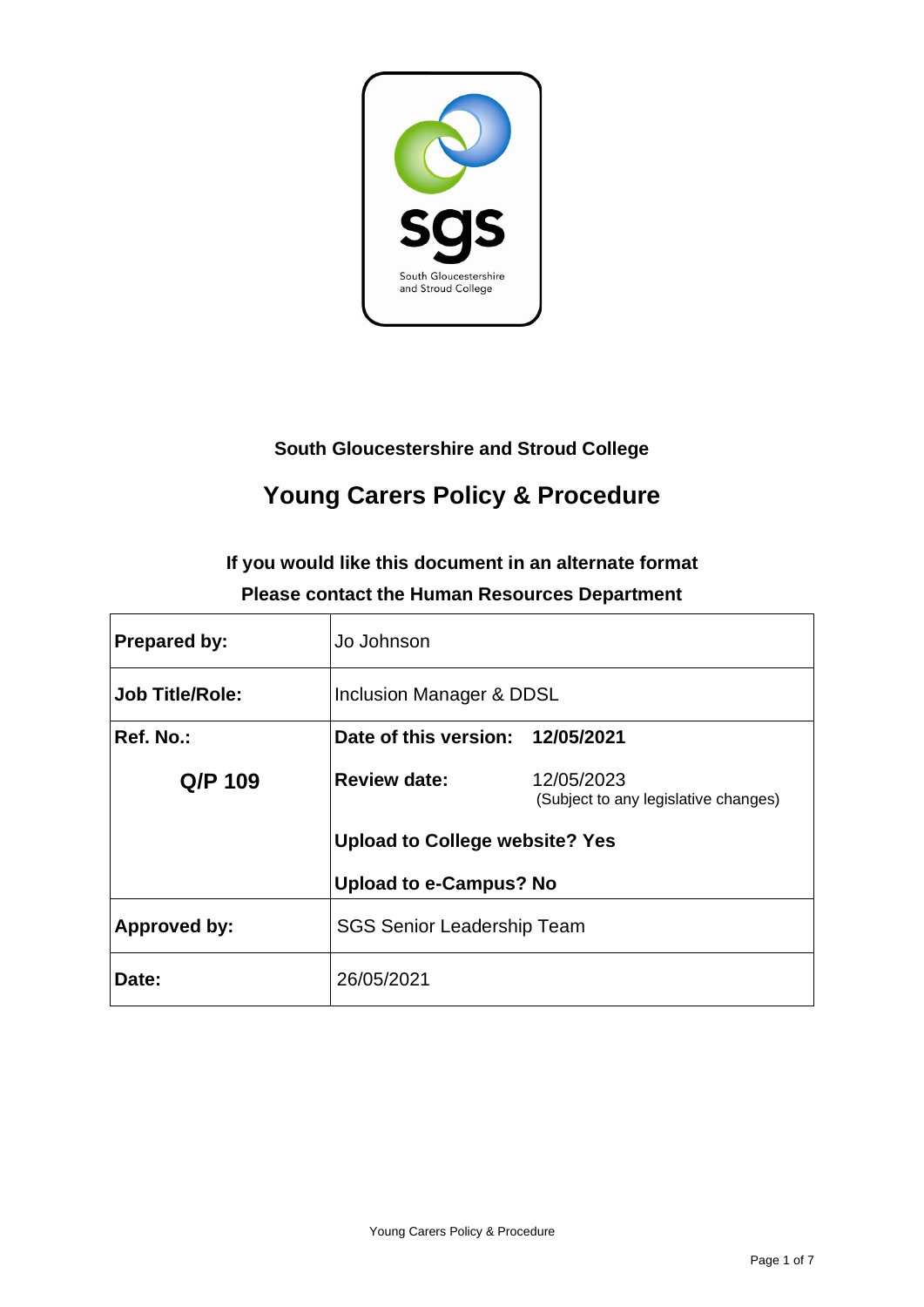## **Young Carers Policy & Procedure**

#### **1. Policy Intent**

- 1.1 South Gloucestershire & Stroud College (SGS) is committed to supporting young carers to access education. This policy aims to ensure young carers at college are identified at an early stage and offered appropriate support to access the education to which they are entitled.
- 1.2 Most young carers are not known to be caring by college staff, so being a young carer can be a hidden cause of poor attendance, under achievement and bullying, with many young carers dropping out of education or achieving no qualifications.

#### **2. Scope**

- 2.1 At SGS College, we believe that all young people have the right to an education, regardless of what is happening at home. Our Young Carers Policy & Procedure states how we will support any learner who helps to look after someone who could not cope without their support.
- 2.2 A young carer is a child or young person who is helping to look after someone who could not cope without their support. They may have whole or shared responsibility for looking after a sibling, parent, grandparent or other relative. In some instances, a young carer may care for more than one family member and / or may have a disability themselves.
- 2.3 A young carer may undertake some or all of the following:
	- Practical tasks such as cooking, housework, shopping.
	- Physical care such as lifting, helping up the stairs and physiotherapy.
	- Personal Care such as dressing, washing and helping someone go to the toilet.
	- Emotional support such as listening, calming someone and being present.
	- Household management such as paying the bills, managing finances and collecting benefits.
	- Looking after siblings such as putting to bed and walking to school.
	- Interpreting for parents with hearing or speech impediments or English as an additional language.
	- Administering medication such as insulin injections and preparing daily tablets.
- 2.4 Young carers are not easy to spot and many actively try to conceal their caring role from teachers, pastoral staff and peers for fear of bullying or outside interference in their families. All of the warning signs below could be indicators of another problem. However, staff noticing these signs should consider asking the learner if they are helping to look after someone at home.
	- regular or increased lateness or absence;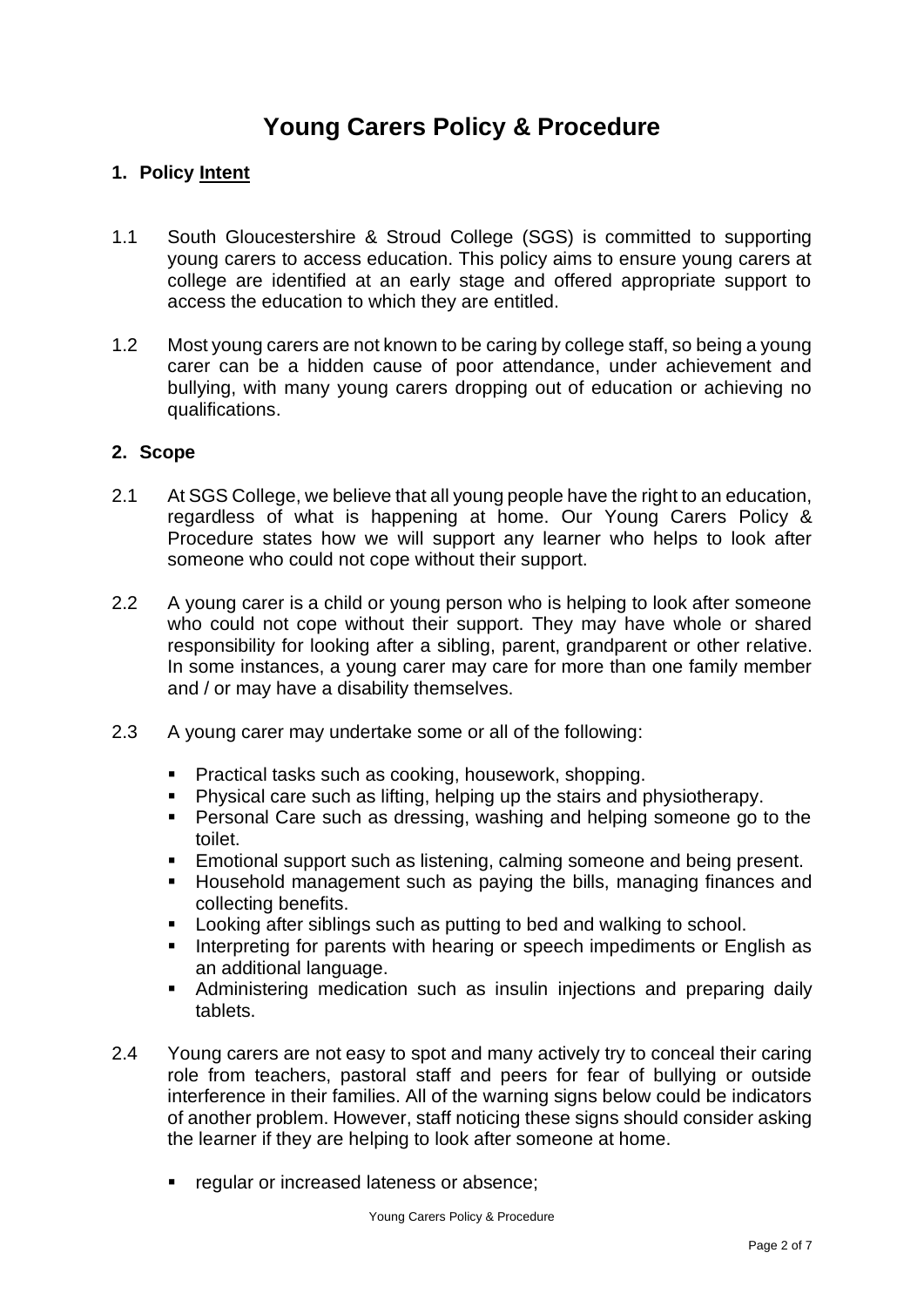- concentration problems, anxiety, tiredness;
- under-achievement and late or incomplete homework: maybe a sudden unexplained drop in attainment;
- few or no peer friendships; conversely the young carer may get on well with adults and present as very mature for their age;
- victim of bullying, sometimes explicitly linked to a family member's disability, health or substance misuse problem;
- **E** behavioural problems, sometimes the result of anger or frustration expressed inappropriately;
- unable to attend extra-curricular activities; and
- difficulties in engaging parents; parents not attending parents' evenings
- 2.5 It also might be difficult to engage their parents (due to fears about the young person being taken into care, fears about their condition being misunderstood or their parenting skills being called into question). They may be unable to attend parents' evenings.

#### **3. Procedures**

- 3.1 SGS is committed to:
	- 3.1.1 promoting the education and welfare of 'Young Carers';
	- 3.1.2 ensuring that 'Young Carers' have a voice in issues relating to their education;
	- 3.1.3 challenging negative stereotyping and promoting inclusion;
	- 3.1.4 targeting support appropriately; and
	- 3.1.5 ensuring appropriate level of support for parents / carers.

#### **4. Policy Implementation**

4.1 On disclosure, relevant staff will ensure that the SGS Wellbeing Service are made aware in order that the learner receives the appropriate information, advice and guidance.

#### 5. **Roles and Responsibilities**

#### 5.1. Governors

- 5.1.1 Governors are responsible for ensuring a Young Carer's Policy is in place and procedures relating to that policy are adhered to.
- 5.1.2 The Designated Safeguarding Lead (DSL) or Deputy Designated Safeguarding Lead (DDSL) acts as the Operational Leads for Young Carers. Details and contact information for the DSL or DDSL are available in the [SGS College Safeguarding Key Contacts List.](https://sgscol.sharepoint.com/:w:/s/staff/DataHub/Ef1rhnI1-IFGsEUcukmaDvkBi10rjcfWZQbCNEFzJl6E0g?e=he0JXH)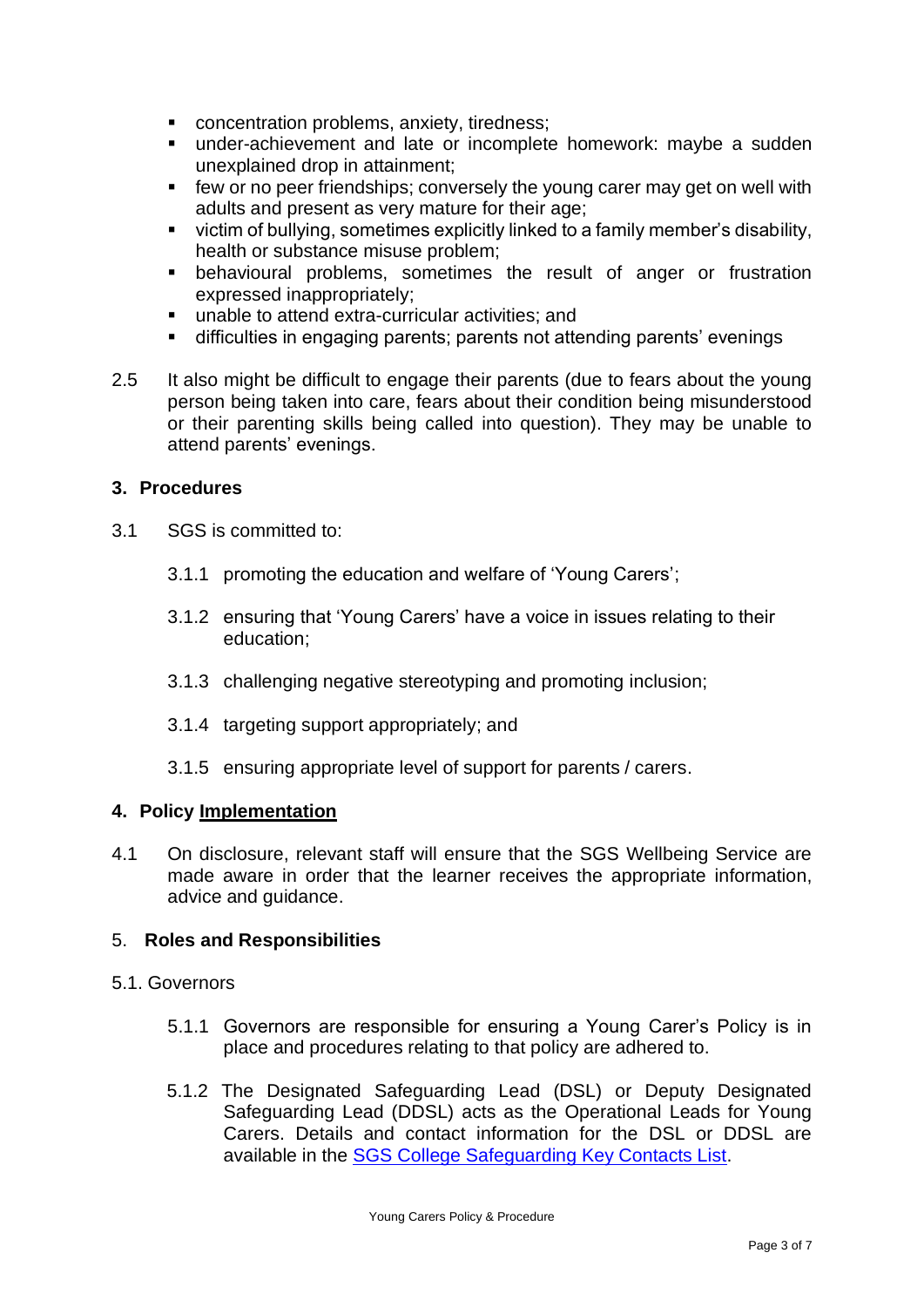5.1.3 A named Governor has a link / oversight responsibility for ensuring that the policies are reviewed and in place. Details are available in the [SGS](https://sgscol.sharepoint.com/:w:/s/staff/DataHub/Ef1rhnI1-IFGsEUcukmaDvkBi10rjcfWZQbCNEFzJl6E0g?e=he0JXH)  [College Safeguarding Key Contacts List.](https://sgscol.sharepoint.com/:w:/s/staff/DataHub/Ef1rhnI1-IFGsEUcukmaDvkBi10rjcfWZQbCNEFzJl6E0g?e=he0JXH)

#### 5.3. Operational Lead

- 5.3.1. The DSL or DDSL have been designated to act as Operational Lead and are responsible to the Principal and Governors for the implementation and conduct of this policy and will:
	- 5.3.1.1 act as a contact point for all relevant agencies, the Local Authority, Social Care, Health and other voluntary agencies involved in supporting the young person;
	- 5.3.1.2 promote understanding and development of policies and resources to support and include young carers;
	- 5.3.1.3 promote awareness amongst staff of the difficulties and educational disadvantages of young people who are carers;
	- 5.3.1.4 the Education & Wellbeing Mentors will act as an advocate for young carers and refer for further support to the local Young Carers Service, who can also put families in touch with other support services;
	- 5.3.1.5 ensure that educational information required for the care planning process / court proceedings and Statutory Reviews is available as required and that if asked, the education perspective can be given at such meetings by the Operational Lead or an appropriate college representative;
	- 5.3.1.6 ensure the college through the Operational Lead puts in place arrangements to promote effective communication between all those involved with Young Carers;
	- 5.3.1.7 ensure through the Operational Lead that all staff have access to training and information to enable them to recognise the indications that a child / young person has a caring responsibility, as well as increasing their understanding of such responsibilities;
	- 5.3.1.8 invite the Carers Support Centre YAC support workers to attend events held at the college; and
	- 5.3.1.9 ensure that any who are children in need are identified or feel able to ask for help, are listened to and offered direct services and protection, if needed.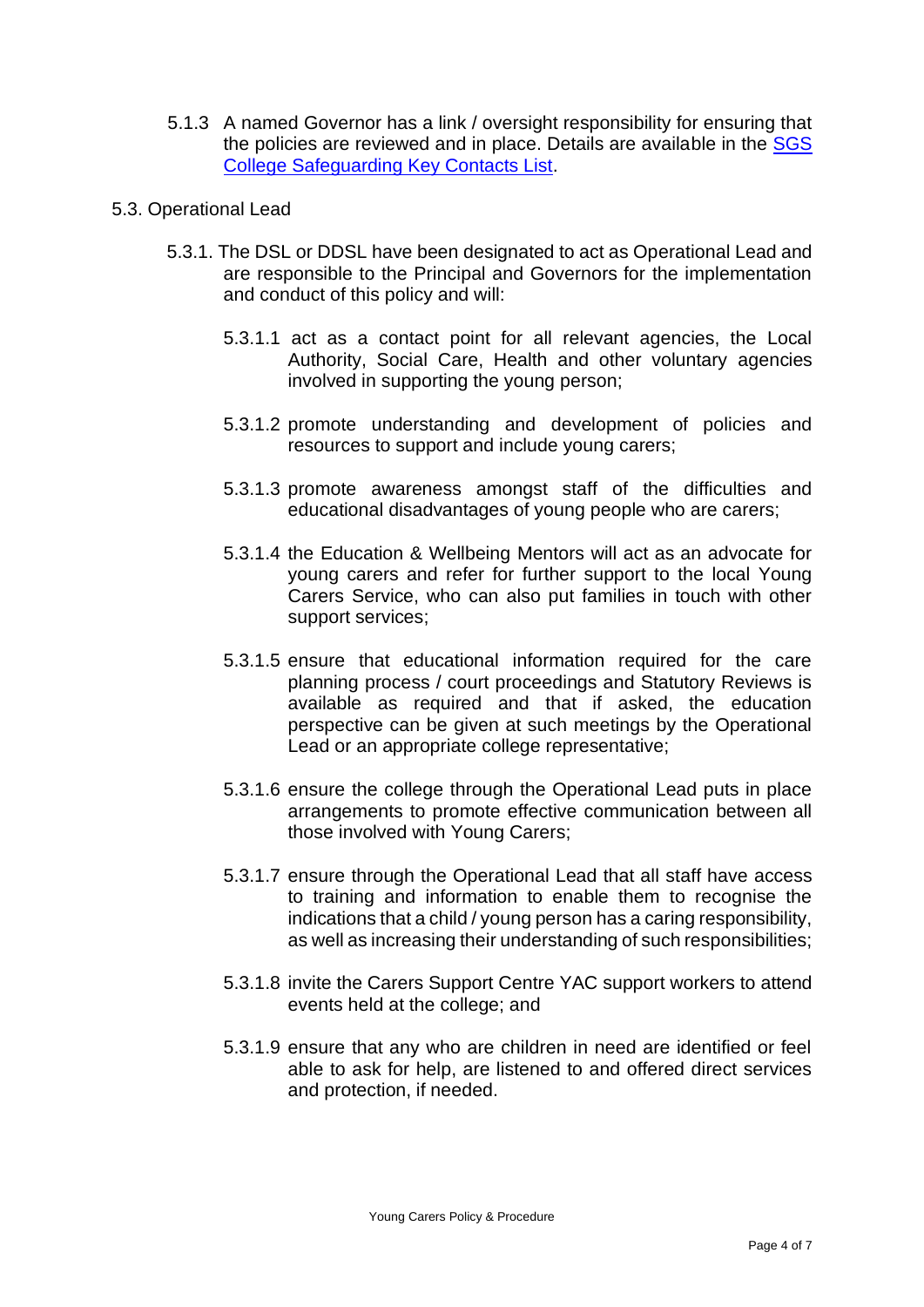#### 5.2. ALL Staff

- 5.2.1 It is important that all staff who are in contact with a child or young person are aware that he/she is a young carer. However, it is important that information around the reasons for the young person being a carer is shared on a need to know basis and in accordance with the wishes of the young person and will:
	- 5.2.1.1 Recognise that flexibility may be needed when responding to the needs of the young carer. Available provision includes (but is not limited to):
		- **■** automatic referral to the SGS Wellbeing Service for assessment for financial support;
		- access to a telephone during breaks and lunchtime, to phone home;
		- negotiable deadlines for homework / coursework (when needed);
		- arrangements for college work to be sent home (when there is a genuine crisis);
		- access for parents with impaired mobility; and
		- **EXECUTE:** alternative communication options for parents who are sensory impaired or housebound.
	- 5.2.1.2 Ensure that attendance of young carers is regularly monitored. Any issues with regards to absence from college or particular lessons are addressed through working in partnership with Tutors and, the Education & Wellbeing Mentors.
	- 5.2.1.3 The College will give consideration to alternatives if a young carer is unable to attend college due to their caring commitments.
	- 5.2.1.4 Ensure the college is accessible to parents who have mobility and communication difficulties and involves them in parents' evenings.
	- 5.2.1.5 The College will follow the Safeguarding Children, Young People [and Vulnerable Adults Policy & Procedure](https://sgscol.sharepoint.com/:w:/s/staff/DataHub/Edi8u9rMltdDplv4KOIk_a0BaTl9kJ3EIidRLDuh5hnnfA?e=M7t7xk) if any young carer is at risk of significant harm due to inappropriate levels of caring.
- 5.4. The Child/Young Person
	- 5.4.1 It is important that a child / young person is aware that information is being recorded regarding their personal circumstances. It should be explained that the college, the Social Worker, Operational Leads and the child / young person's parent/carer are working together to promote his / her education.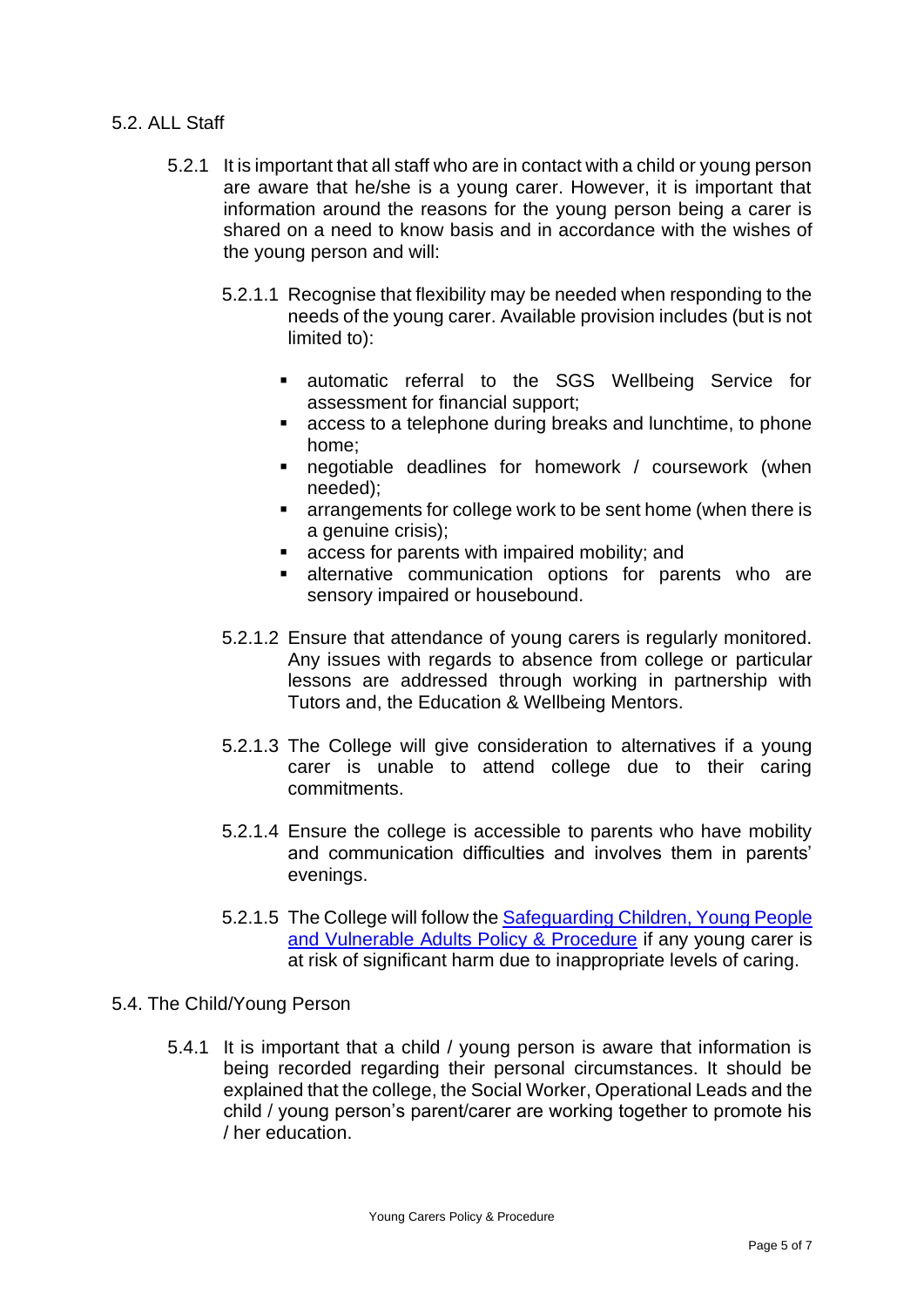5.4.2 It is important to establish the child/young person's view of their circumstances and identify what they want others to know.

#### **5. Enforcement**

5.1 Any failure to adhere to this policy, or to comply with related procedures may result in disciplinary action. 

#### **6. Related Policies, Procedures, Charters, Plans, Guidance and Legislation**

- 6.1 [Applications, Admissions & Enrolment Policy & Procedure](https://sgscol.sharepoint.com/:w:/r/sites/staff/DataHub/Official%20Documents%20in%20SGS/Applications,%20Admissions%20and%20Enrolments.docx?d=w6a36cc20a039443ca6d651a675044895&csf=1&web=1&e=yflQyd)
- 6.2 [Behaviour and discipline in schools](https://www.gov.uk/government/publications/behaviour-and-discipline-in-schools)
- 6.3 Guidance, Inclusion, Support [& Transition Policy & Procedure](https://sgscol.sharepoint.com/:w:/r/sites/staff/DataHub/Official%20Documents%20in%20SGS/Guidance,%20Inclusion,%20Support%20and%20Transition.docx?d=w6101917cf8934ac29e2f7a70121af81f&csf=1&web=1&e=voinGy)
- 6.4 [Improving school attendance: support for schools & local authorities](https://www.gov.uk/government/publications/school-attendance/framework-for-securing-full-attendance-actions-for-schools-and-local-authorities)
- 6.5 [Inclusion Policy](https://sgscol.sharepoint.com/:w:/r/sites/staff/DataHub/Official%20Documents%20in%20SGS/Inclusion%20Policy.docx?d=w54c86f55c07e4299b293762f3b29c339&csf=1&web=1&e=g202Jr)
- 6.6 [Keeping Children Safe in Education 2020](https://www.gov.uk/government/publications/keeping-children-safe-in-education--2)
- 6.7 [Learner Anti-Bullying & Harassment Policy & Procedure](https://sgscol.sharepoint.com/:w:/s/staff/DataHub/EX-iUalBRmlJsrkcUNd6-7QBptXsiNIJob4Nh9x5JrCmyg?e=NUcrsJ)
- 6.8 [Learner Disciplinary Policy & Procedure](https://sgscol.sharepoint.com/:w:/r/sites/staff/DataHub/Official%20Documents%20in%20SGS/Learner%20Disciplinary%20Policy.docx?d=w1cfe0aec27644f02955b612553c15f60&csf=1&web=1&e=nVmARy)
- 6.9 [Learner Punctuality, Attendance & Achievement Procedure](https://sgscol.sharepoint.com/:w:/r/sites/staff/DataHub/Official%20Documents%20in%20SGS/Learner%20Attendance,%20Punctuality%20%26%20Retention.docx?d=wc916bc43cdd8474aaf028d5d8f83b069&csf=1&web=1&e=ILshT6)
- 6.10 [Safeguarding Learners & Child Protection](https://sgscol.sharepoint.com/:w:/s/staff/DataHub/Ef8s_WHEamBAhJv0U0ZYNwIBbsttvjjc5fkFzYdY4qDikQ?e=3rtNSO) Policy and Procedure
- 6.11 [Safeguarding Key Contacts](https://sgscol.sharepoint.com/:w:/s/staff/DataHub/EYr23YBQSQ1JmbDH1xXm9icB3bMPOFOQu8godqRcJmkl9A?e=5dw8Jg)
- 6.12 [The Care Act 2014](https://www.legislation.gov.uk/ukpga/2014/23/contents/enacted)
- 6.13 [The Children and Families Act 2014](https://www.legislation.gov.uk/ukpga/2014/6/contents/enacted)
- 6.14 [The National Carers Strategy \(1999\)](https://www.gov.uk/government/news/a-national-strategy-for-carers)
- 6.15 [UN Convention on the Rights of the Child Articles 28 and 29](https://www.unicef.org.uk/rights-respecting-schools/the-right-to-education/)

#### **7. Impact**

7.1 The impact of this policy and related procedures is that the operational lead undertakes the responsibilities within college to promote the educational achievement of young carers.